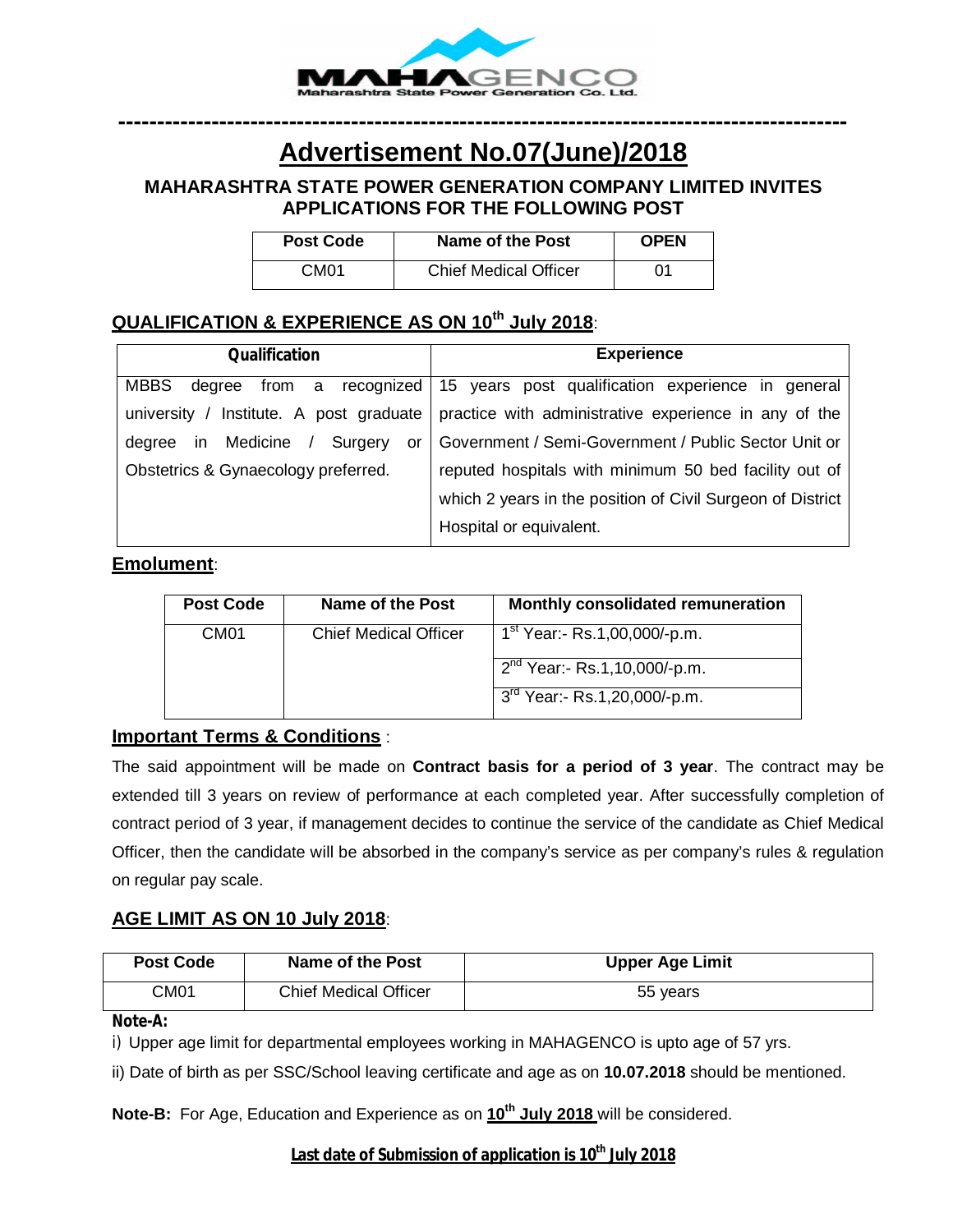# **Fees Applicable**:

| <b>Post Code</b> | Name of the Post             | Amount  |
|------------------|------------------------------|---------|
| CM <sub>01</sub> | <b>Chief Medical Officer</b> | $800/-$ |

### **Note**:

- 1. Applications without appropriate payment of fees as prescribed will be rejected.
- 2. Candidates shall furnish **Demand Draft** of the value of **Rs.800/-** should be payable to the "**MAHARASHTRA STATE POWER GENERATION COMPANY LIMITED" drawn on any Nationalized Bank payable at "Mumbai".** The candidate should write his Full Name on the backside of the Demand Draft. Fees in the form of Postal Order / Money Order/ Cash will **not** be accepted.
- 3. Fees once paid will not be refunded in any circumstances, nor will it be held in reserve for any further recruitment.

## **Last date of submission of application form is 10th July 2018**

#### **How to Apply**

1. Candidates are required to have a valid personal email ID / Mobile no. It should be kept active during this recruitment process. Under no circumstances, he/she should share/mention email ID / Mobile no. to/or of any other person.

In case, candidate does not have a valid personal email ID, he/she should create his/her new email ID before applying.

- 2. The name of the candidate, his / her father/husband name, etc. should be spelt correctly in the application form as it appears in the certificates, mark sheets. Any change / alteration found may disqualify the candidature.
- 3. Candidates should send duly filled applications form with a recent passport size photograph affixed thereon along with self attested copies of certificates in support of Qualification , Experience, Age

#### etc. & **Demand Draft of Rs.800/-.**

**To General Manager (HR), Maharashtra State Power Generation Co. Ltd., Estrella Batteries Compound, Ground Floor, Labour Camp, Dharavi Road, Matunga, Mumbai-400 019 so as to reach on or before 10 th July 2018.**

Post Code and Post applied for must be clearly written on the envelope, while forwarding application and attested copies of supporting document.

#### **Note:**

- 1. Application which is incomplete in any respects such as without photograph and signature / Demand Draft of Rs.800/- will not be considered as valid.
- 2. Female candidates who have change first / middle / last name post marriage must take special note of this. Kindly attach copy of marriage certificate and / or Gazette certificate of name change.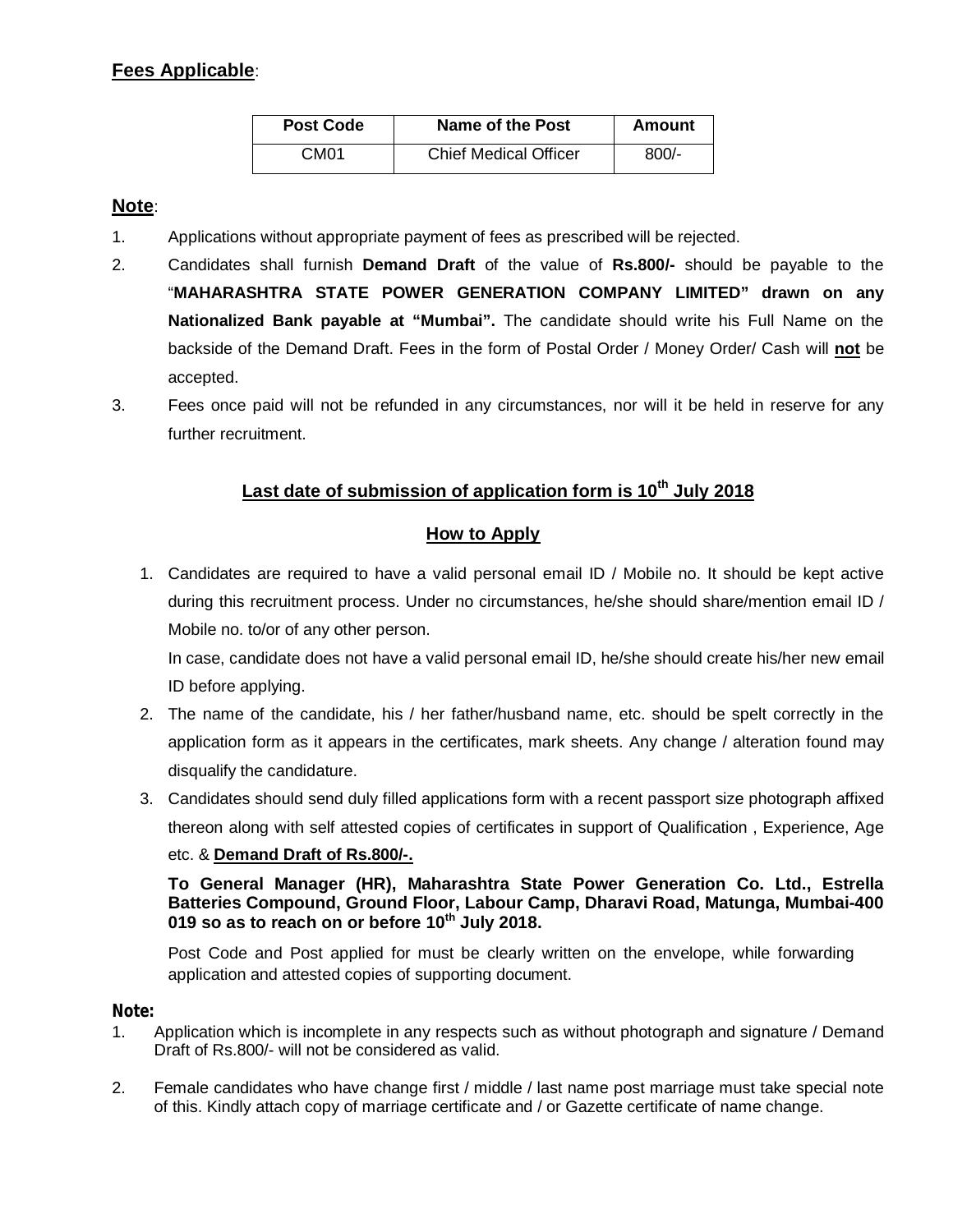#### **Important Conditions about Selection Process**

- 1. Prescribed qualification / experience are minimum criteria and mere possession of the same, does not entitle the candidate to be called for selection process/ personal interview. The candidates will be short listed for personal interview by applying suitable criteria.
- 2. **Candidates applying for the post advertised should ensure that they fulfill all eligibility criteria.** Their admission at all stages of the recruitment process will be purely provisional subject to satisfying the prescribed eligibility criteria mentioned in this advertisement. Company will take up verification of eligibility conditions with reference to original documents only after the candidate qualifies for interview.
- 3. Those reserved category candidates who compete with the Open category candidates will be treated as Open category candidate for the purpose of recruitment / selection process.
- 4. The candidates will be shortlisted for Assessment center based on the eligibility criteria.
- 5. The selection process will be tentatively conducted in the month of August-2018.
- 6. The selection process will consist of in basket exercise, group discussion, case study, problem solving, Presentation (Assessment Centre), etc. followed by Personal Interview. The management reserves the right to increase or decrease the locations for test.
- 7. If the number of applicants is large, then a suitable criterion will be fixed to short list the applicants.
- 8. Candidate will have to appear for Assessment Centre at Examination Centre at his / her own cost & risk and MAHAGENCO will not be responsible for any injury or losses, etc. of any nature.
- 9. The list of candidates called for selection process / Personal interview and selected for the post advertised will be published on the Company's website i.e. www.mahagenco.in form time to time.
- 10. Taking into consideration the performance in the Assessment Centre and Personal Interview the select list will be prepared.
- 11. The recruitment in MAHAGENCO is done strictly as per merit in a systematic way giving weightage to Selection process.

The Select list / Wait list will be operative for 1 year after declaration of result on MAHAGENCO Company website.

- 12. Post Code & Post applied for must be clearly written on the envelope, Incomplete applications and those not supported by self attested copies of certificates, Pay order / Demand Draft are liable to be summarily rejected.
- 13. Canvassing in any form will disqualify the candidate.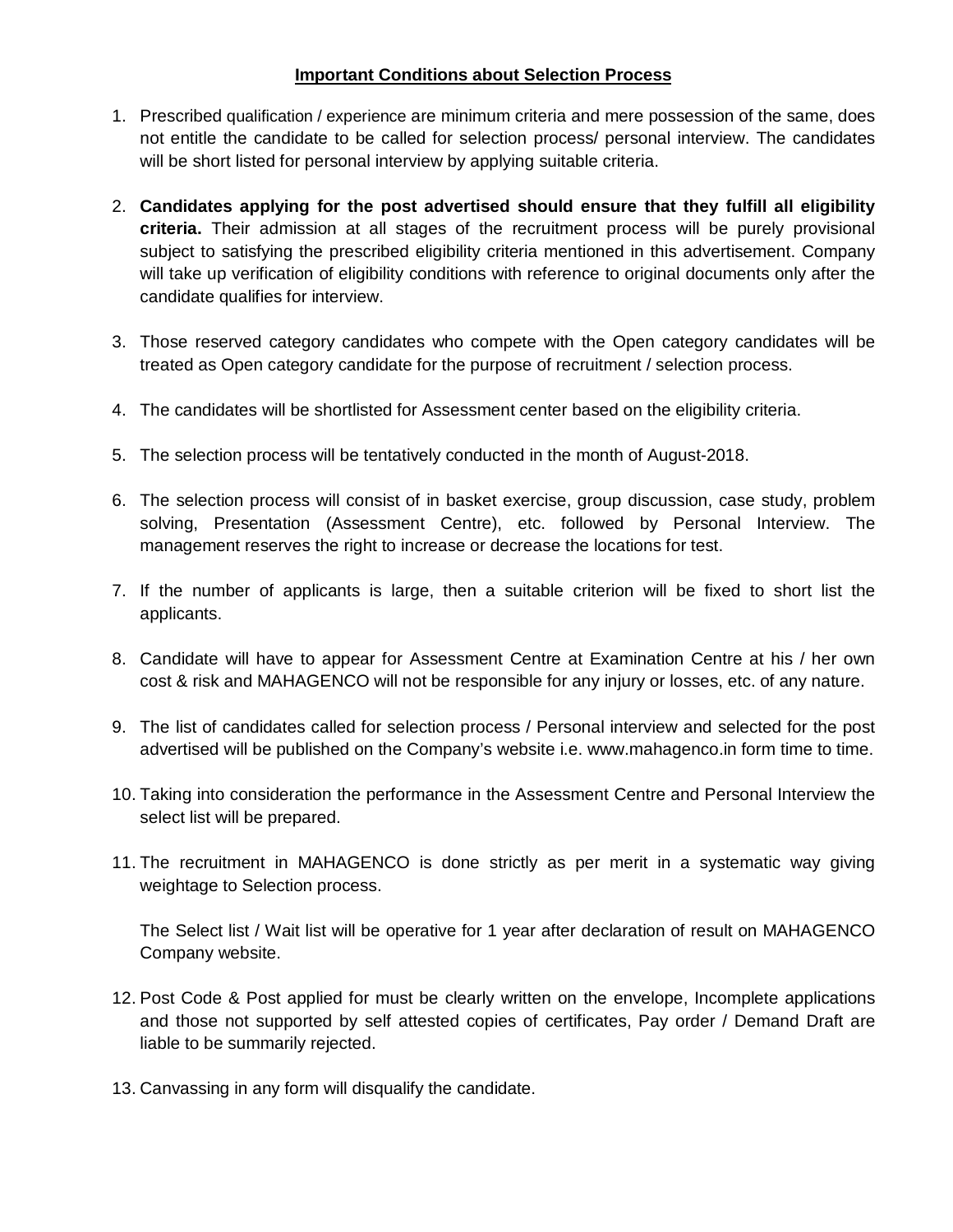#### **GENERAL CONDITIONS**

- 1. This advertisement is published subject to the provisions of Maharashtra Civil Services (Declaration of Small Family) Rules, 2005, prescribing declaration of the small family as one of the essential condition of eligibility.
- 2. Pre-requisites are minimum and mere possession of the same does not entitle the candidate to be called for Selection Process. The candidates will be short-listed commensurate with the number of post and the prevailing regulations of the company.
- 3. Failing to submit necessary documents along with application form the candidate will be disqualified.
- 4. **The candidate must produce following Certificate showing knowledge of Marathi:** Certificate of Secondary School Certificate Examination Board or recognized University showing passing of Secondary / School certificate Examination or Matric or Higher Examination of University with Marathi Language.

# **OR**

Certificate stating the candidate can read, write and speak Marathi Language fluently issued by Professor of Marathi Language of College / Institute affiliate to recognized University and countersigned by Principal of the said College / Institute. (Performa enclosed)

- 5. The candidate should ensure that he/she fulfills the eligibility criteria regarding educational qualification, age, experience, caste etc. & the particulars furnished in the application form are correct in all respect.
- 6. Any false / incorrect information furnished by the candidate if detected at any stage of recruitment process, his/her candidature will **not** be considered.
- 7. If the candidate knowingly or willfully furnishes incorrect or false particulars or suppresses material information, he/she will be disqualified and if appointed, shall be liable for dismissal from the Company's service without any notice or assigning any reasons whatsoever.
- 8. Any request for change of address and enclosing supporting documents later on will not be entertained.
- 9. Date of birth as per Secondary School Certificate (SSC/CBSC/ICSE) and age as on date **10 July 2018** should be mentioned.
- 10. Candidates working in Govt. / Semi-Govt / Public Sector Unit undertaking will have to produce No Objection Certificate from their Employer at the time of Personal Interview.
- 11. The record with regard to this selection process will be maintained for three months from the date of declaration of result of this advertisement.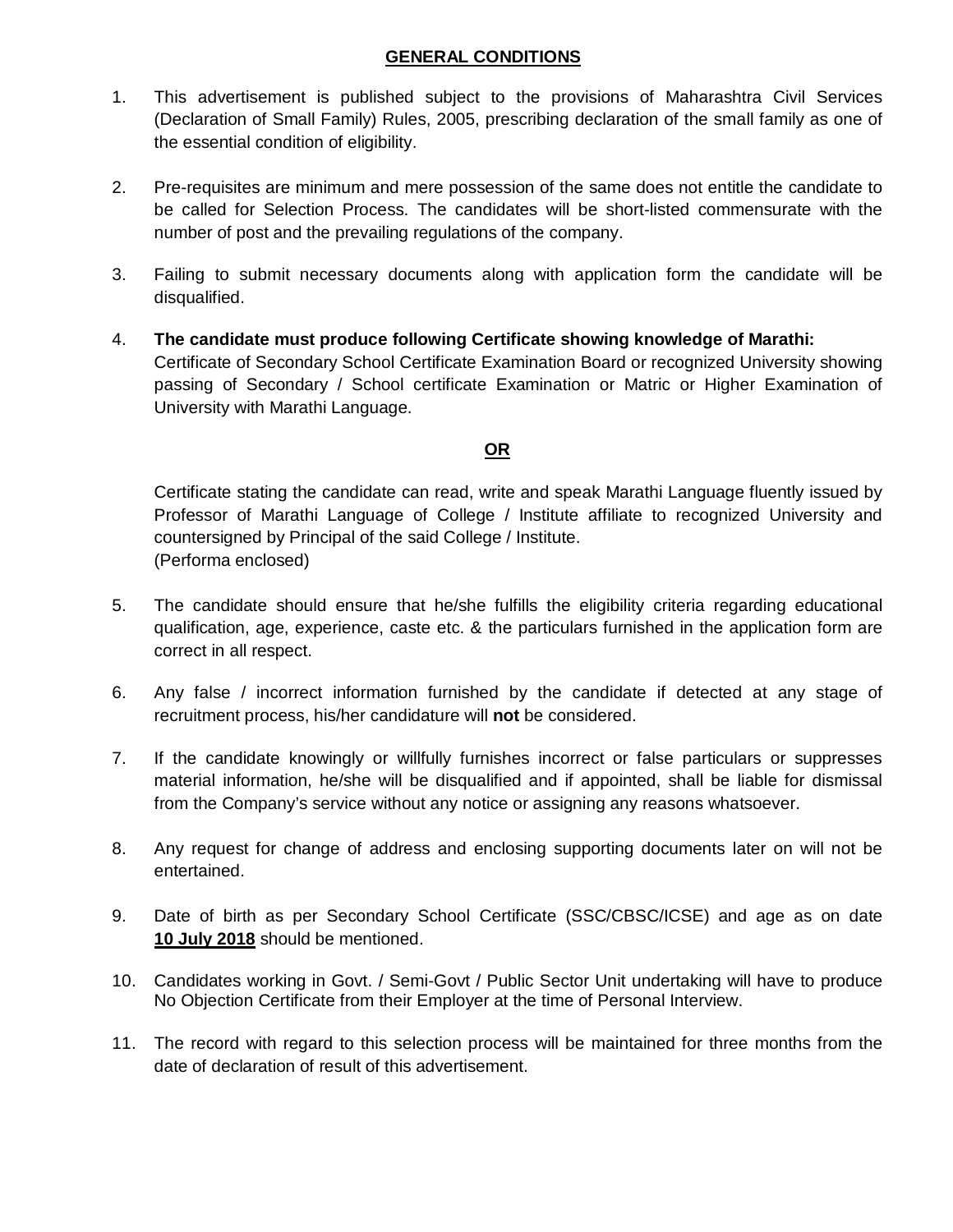12. Candidates should send duly filled application form with a recent passport size photograph affixed thereon along with self attested copies of certificates in support of Qualification, Experience, Age etc. & **Demand Draft**.

## **To General Manager (HR), Maharashtra State Power Generation Co. Ltd., Estrella Batteries Compound, Ground Floor, Labour Camp, Dharavi Road, Matunga, Mumbai-400 019 so as to reach on or before 10 July 2018.**

Post Code and Post applied for must be clearly written on the envelope, while forwarding application and attested copies of supporting document.

- 13. Candidates are requested to retain a copy of dully filled application form & other testimonials with them.
- 14. The departmental reserved category candidate who have entered in MSEB / MAHAGENCO by taking the benefit of reservation earlier, he/she will have to submit the caste certificate & caste validity certificate from Competent Authority before appointment, if selected even though he/she may be applying under Open category against this advertisement as applicable.
- 15. Applications received after due date will not be entertained. The Company is not responsible for any postal delay.
- 16. The decision of the Company in all matters relating to recruitment shall be final and no individual correspondence will be entertained.
- 17. The Company reserves the right to modify or cancel the Advertisement / Selection process fully or partly on any grounds and such decision of the Company will not be notified or intimated to the candidates.
- 18. Any canvassing by or on behalf of the candidates or to bring political or other outside influence with regard to their selection / recruitment shall be considered as **DISQUALIFIED**.
- 19. Any legal proceedings in respect of any matter (s) or claims or dispute arising out of this recruitment and or out of this advertisement can be instituted only at Mumbai and Courts/Tribunals/Forums at Mumbai only shall have sole and exclusive jurisdiction to try any cause/dispute.
- **Note**: Copies of Testimonials in support of age, caste, qualifications, experience etc. may be furnished, wherever necessary.

**[For Application Form Click Here](https://mahagenco.in/phocadownload/career/2018/May/Application Form-Chief Medical Officer.pdf)** 

**Check List & Marathi Performa is available below**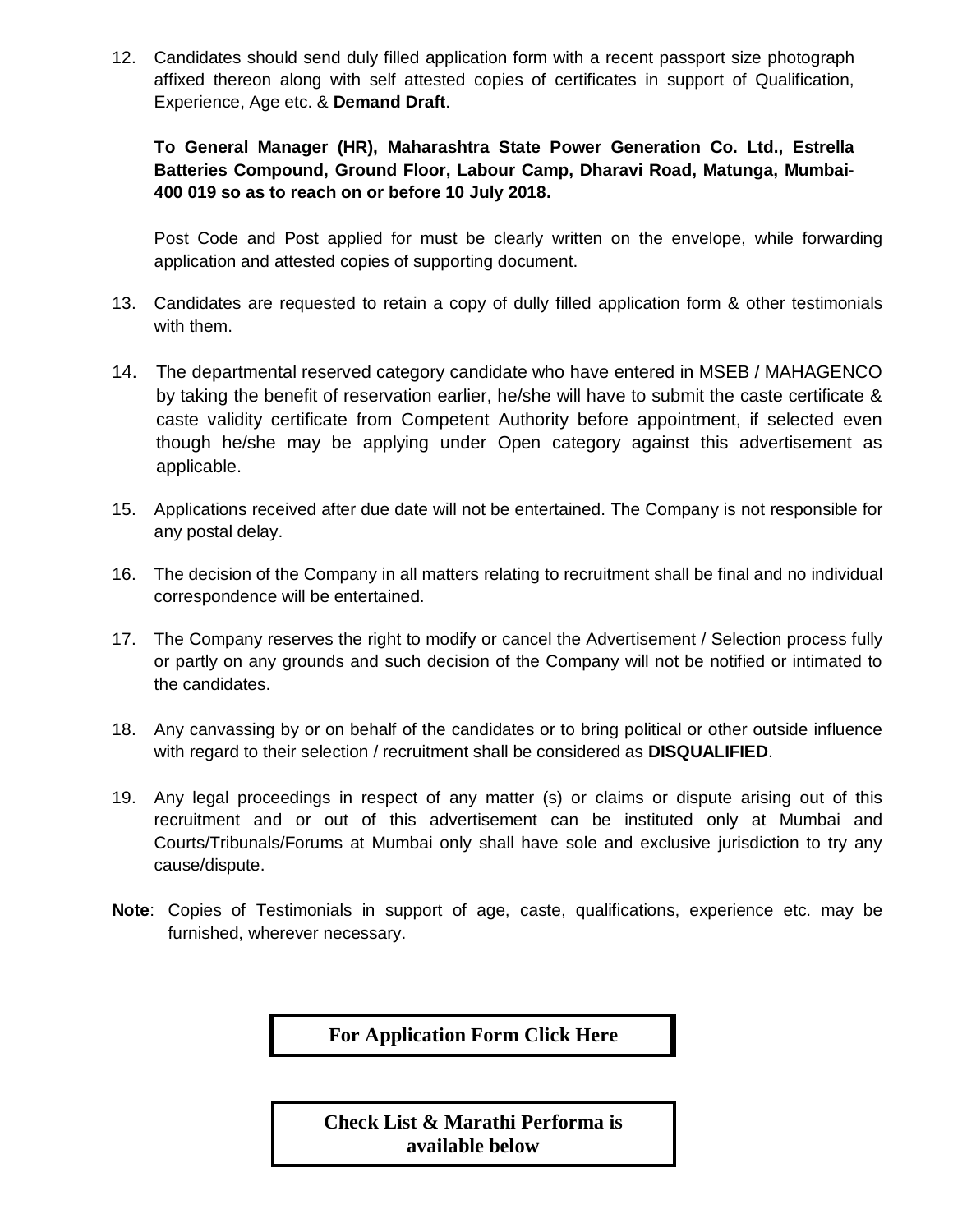# **Check List:-**

Self attested copies of following attached:

| (a) | Secondary School Certificate (SSC/CBSC/ICSE) for Date of Birth     | Y/N |
|-----|--------------------------------------------------------------------|-----|
| (b) | Degree/Provisional Degree in support of educational qualifications | Y/N |
| (c) | Post applied for is written on the envelope                        | Y/N |
| (d) | Signed the undertaking                                             | Y/N |
| (e) | Pasted recent photograph at appropriate place                      | Y/N |
| (f) | Certificate of post qualification experience                       | Y/N |
| (g) | Domicile certificate of Maharashtra                                | Y/N |
| (h) | Marathi Performa Certificate                                       | Y/N |
| (i) | Demand Draft                                                       | Y/N |